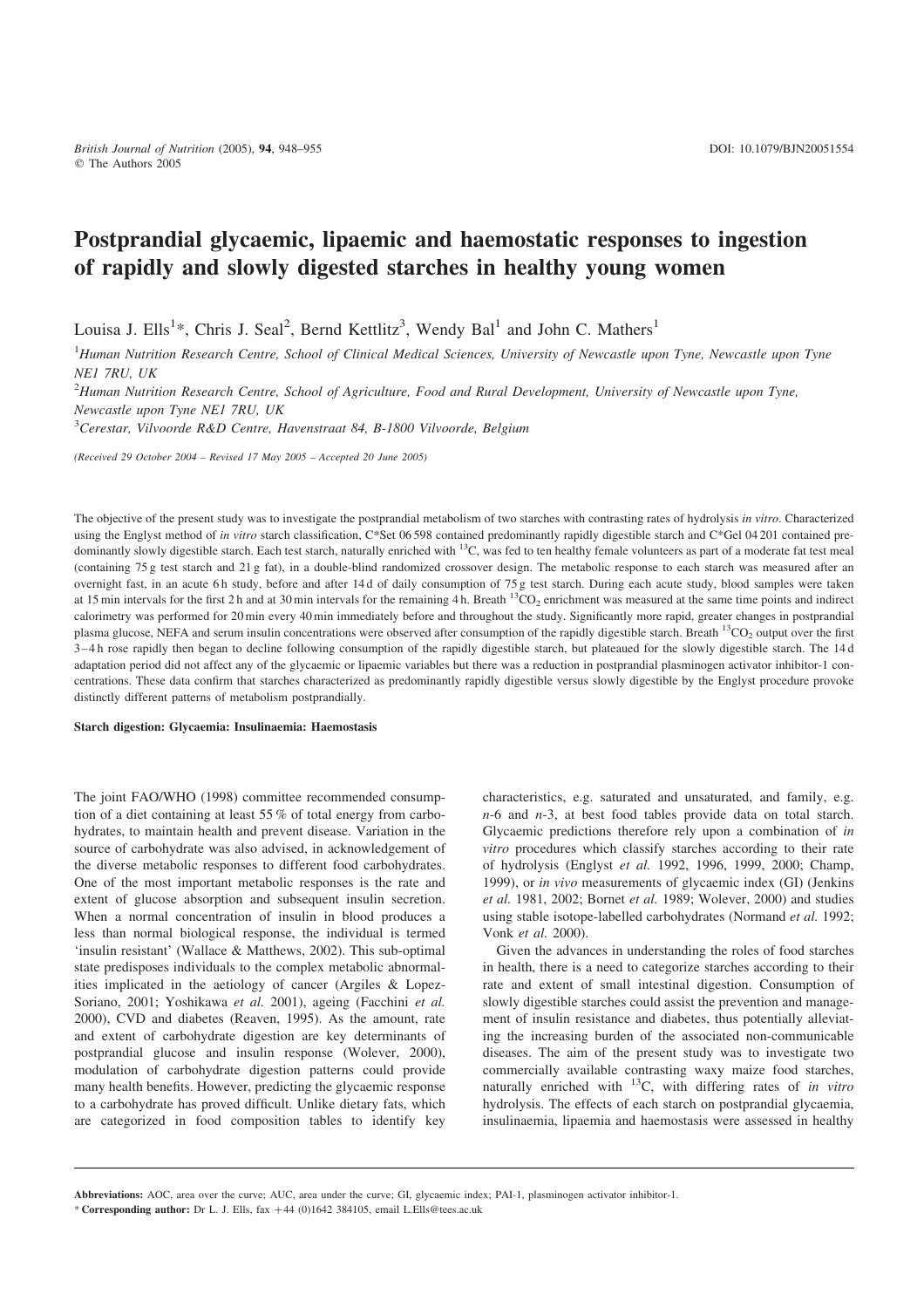pre-menopausal women. Potential adaptations to starch exposure were also investigated by making these measurements before and after 14 d of daily test starch consumption.

#### Experimental methods

## Subjects

The experimental protocol for the present study was approved by the joint ethics committees of Newcastle and North Tyneside Health Authorities. Each subject gave their informed, written consent to participate. All studies were conducted in the Wellcome Research Laboratories, University of Newcastle, Royal Victoria Infirmary, Newcastle upon Tyne, UK.

Ten healthy pre-menopausal women, aged 20–37 years, were recruited from the student and staff population of the University of Newcastle upon Tyne. All volunteers had a BMI between 20 and  $29 \text{ kg/m}^2$  and were not pregnant, lactating, a smoker, or taking medication known to alter insulin sensitivity, carbohydrate or lipid metabolism, and were not following a diet for medical reasons. Fasting blood cholesterol, glucose and insulin concentrations were within the normal range for each participating volunteer.

#### The experimental starches and test meal

The experimental starches were C\*Set 06598, a rapidly digestible pregelatinized thinned waxy maize starch (coded starch A) and C\*Gel 04201, a slowly digestible native waxy maize starch (coded starch B) and were provided by Cerestar (Vilvoorde, Belgium). The starches were selected following in vitro digestion of a range of commercially available food starches, using the protocol described by Englyst et al. (2000), to identify starches with contrasting contents of slowly and rapidly digestible starch. The test starches were supplied pre-weighed, packaged and coded by Cerestar, to ensure 'blinding' of the research team. 'Milkshake' test meals containing 75 g of either test starch (allocated to each volunteer using a random numbers table), 250 g skimmed milk, 40 g double cream, 7 g cocoa powder, 2·6 g artificial sweetener (Tesco own brand) and 100 g chilled water were prepared immediately before consumption by the volunteers. This provided a palatable starch meal with a moderate fat content of 21 g known to represent a standard meal, without flattening the postprandial glycaemic response (based on work by Normand et al. 2001).

## The experimental protocol

Each volunteer participated in two experimental periods, in a randomized, double-blind, crossover design. During each experimental period, volunteers attended two acute studies. The first study examined the effect of test starch consumption against a background of the subjects' habitual diet. The second, identical acute study was carried out at the end of a 14 d 'adaptation' period, during which the volunteers were asked to replace regularly consumed dietary starch with 75 g of the test starch on a daily basis. All volunteers received advice and guidance on the most appropriate methods of incorporating the test starches into their diets. The first experimental period was followed by a 2-week 'washout' period, before the second experimental period with the second test starch was carried out. This allowed 1 month to elapse between the beginning of the first and second experimental periods, thus allowing the investigation of responses to each starch to occur as close as possible to a fixed point in the volunteers' menstrual cycles. The experimental protocol is summarized in Fig. 1.

For the 24 h prior to each acute study day, each volunteer was advised to avoid alcohol, strenuous exercise and  $^{13}$ C-containing foods. A standard  $^{13}$ C-free evening meal was provided and consumed before 21.00 hours after which the volunteers fasted overnight. This meal consisted of 'Three cheese and broccoli bake'  $(450 \text{ g})$ , baked potato  $(180 \text{ g})$ , lettuce  $(150 \text{ g})$ , strawberries  $(100 \text{ g})$  and grapes  $(100 \text{ g})$ . For each acute study day, subjects were admitted at 08.00 hours and an intravenous cannula was inserted into the antecubital vein for collection of baseline fasting and postprandial blood samples. The test meal was consumed within 10 min and postprandial blood and breath samples were collected every 15 min for the first 2 h and every 30 min for the remaining 4 h. Indirect calorimetry measurements were made using a Deltatrac Indirect Calorimeter (Datex Instrumentarium Corporation, Helsinki, Finland) for 20 min at 40 min intervals, from 20 min before consumption of the test meal to the end of the study. Throughout the study the volunteers rested in bed and were allowed unlimited access to drinking water.

# Habitual and test starch dietary intake of subjects and anthropometric measurements

The volunteers' food intake was estimated from 7 d food records collected before the study commenced, to assess baseline (habitual) food intake, and during each period of test starch 'adaptation', to



Fig. 1. Experimental protocol summary. *■* In the 24 h prior to each study, strenuous activity, alcohol consumption and <sup>13</sup>C-rich foods were avoided; the evening prior to each study the standardized meal was consumed and each volunteer was asked to fast from 9.00 hours (still water available ad libitum). PABA, p-aminobenzoic acid; WHR, waist:hip ratio.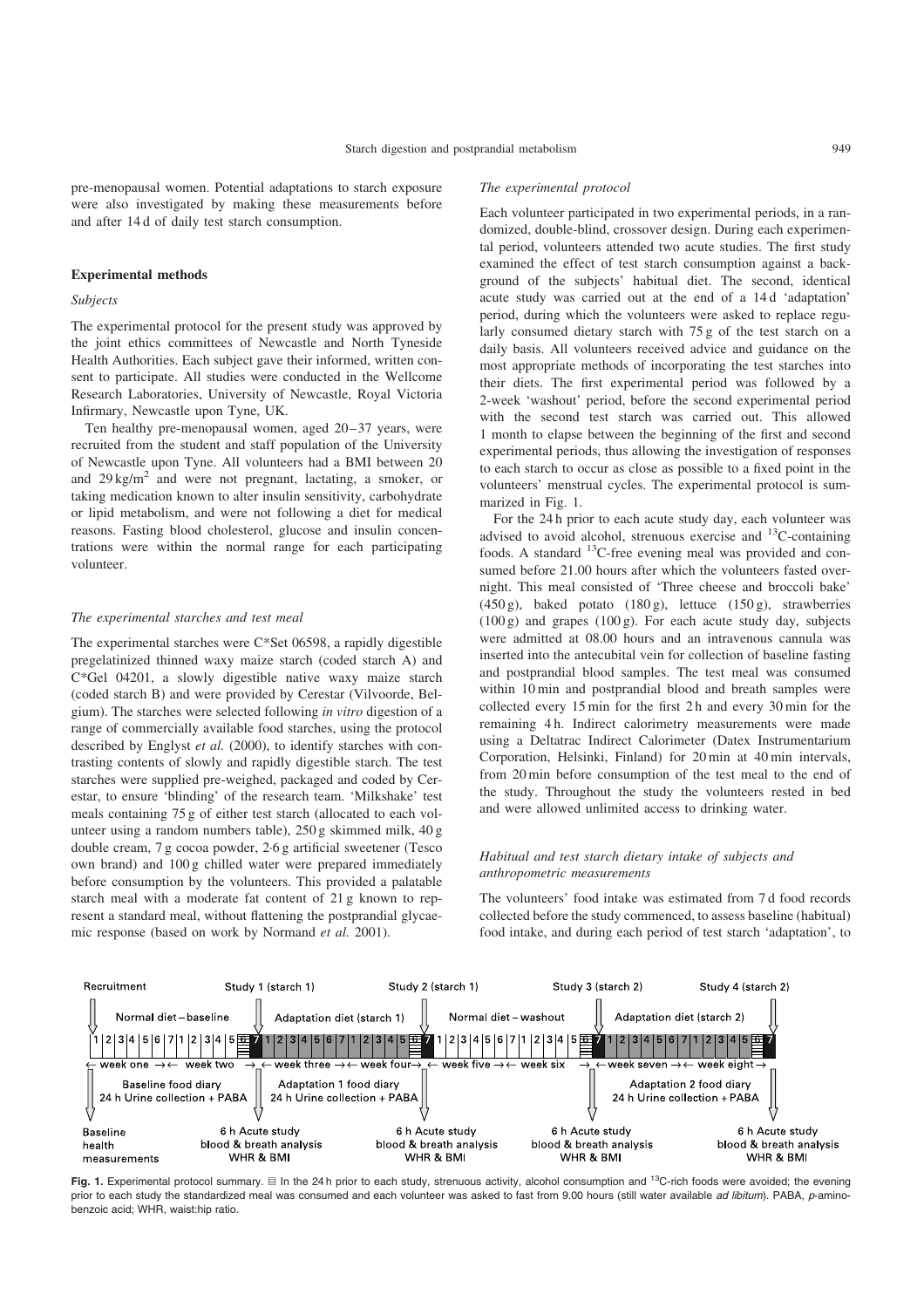determine to what extent the habitual diet was altered by the supplemental test starch. Food portion sizes were quantified using the aid of a photographic atlas (Nelson et al. 1997) and face-to-face interviews with the subjects upon completion of the record. Nutrient intakes were calculated from food records using WinDiets Nutritional Analysis Software Suite (Robert Gordon University, Aberdeen). The food records were validated by comparing estimated food N intake with 24 h urinary N excretion. Completeness of the urine collection was assessed through recovery of a 240 mg oral dose of p-amino-benzoic acid in urine (Bingham and Cummings, 1983, 1985). Weight, height and waist – hip circumference measurements were taken at the start of each acute study day for each volunteer.

## Analytical methods

Plasma glucose, NEFA and serum insulin concentrations were determined using standard enzymic procedures as described previously (Daly et al. 1998, 2000). The fasting and 6 h postprandial blood haemostasis markers were assayed as follows: (1) plasma plasminogen activator inhibitor-1 (PAI-1) was analysed using an ELISA kit from Technoclone (Dorking, surrey; Art.-Nr.12 075); (2) plasma fibrinogen analysis was carried out on an automated coagulation analyzer (COAG-A-MATE MTX II; Biomerieux, Durham NC, USA) using MDA Fibriquick (Biomerieux). Whole blood cholesterol was determined using an enzymatic hydrolysis and oxidation performed on an Olympus automated chemistry analyser (Middlesex, UK; model AU640). Enrichment of  ${}^{13}CO_2$  in breath and enrichment of  ${}^{13}C$  in the test starches were determined by isotope ratio MS using an ANCA 20:20 mass spectrometer (Europa Scientific, Crewe, UK).

#### Calculations and statistical analyses

Area under the curve (AUC) and area over the curve (AOC) were calculated using the standard trapezoid procedure. The rate of excretion of  ${}^{13}$ C as  ${}^{13}$ CO<sub>2</sub> in breath was calculated as the product of  ${}^{13}CO_2$  enrichment (percentage of atoms above background) and  $CO<sub>2</sub>$  production (determined by indirect calorimetry at each time-point during the experimental period) as described previously (Daly et al. 2000; Seal et al. 2003). The cumulative output of 13C over the 360 min experimental period was calculated from the incremental AUC for  ${}^{13}CO_2$  output and expressed as a percentage of the original  $^{13}$ C dose above background for each individual.

All data were analysed statistically using the ANOVA general linear model and MINITAB (Coventry, UK) release 13. Of the ten volunteers recruited, all ten successfully completed both study days for starch B, but due to cannulation problems, one of the volunteers was unable to complete the studies for starch A.

## Results

#### In vitro starch hydrolysis

The release of glucose following hydrolysis by the Englyst et al. (2000), method of starch classification for the two test starches, is illustrated in Fig. 2. Starch A contained 95·5 % rapidly digestible starch and 0·0 % slowly digestible starch, compared with starch B, which contained only 46·8 % rapidly digestible starch and 45·5 % slowly digestible starch. As a result starch A was rapidly



Fig. 2. Cumulative appearance of glucose during in vitro hydrolysis of the test starches (■ C\*Set 06598 coded starch A; ▲ C\*Gel 04 201 coded starch B) selected for in vivo analysis. The digestion conditions were those described by Englyst et al. (2000).

hydrolysed, with glucose release reaching a plateau quickly after just 10 min, compared with starch B, which was slowly hydrolysed, reaching a plateau after 70 min. The resistant starch content for both starches was low, at 5·2 % for starch A and 7·7 % for starch B.

#### Subject characterization

Each volunteer recruited was young, relatively lean and healthy ([Table 1\)](#page-3-0). Habitual daily energy and nutrient intakes [\(Table 2\)](#page-3-0) show that, on average, 30 % of dietary energy was derived from fat, which more than meets the Department of Health (1991) recommendations. In addition, carbohydrates provided on average approximately 50 % of dietary energy. Whilst these values differed significantly  $(P<0.05)$  between individual volunteers, no variation occurred between the three periods of dietary recording. Starch intake as a percentage of total energy was significantly higher during both 14 d periods of test starch consumption, when compared with baseline. Starch intake as a percentage of total carbohydrate was greater during the 14 d periods of test starch consumption, but this was significant only for test starch B.

Nutrient intake data were verified by the comparison of urinary N output with N intakes from analysis of the food diaries, which showed a mean ratio of 0·84 across all three periods. The completeness of the 24 h urine collections were verified by  $p$ -amino-benzoic acid recoveries which averaged 98·9 % ([Table 2\)](#page-3-0).

# Test starch adaptation period (14 d)

With the exception of the postprandial PAI-1 concentrations (discussed later), there were no significant  $(P<0.05)$  effects following the 14 d consumption of either test starch.

#### Glucose and insulin concentrations

Fasting glucose and insulin concentrations, averaged across the four study days, were 4·97 (pooled SEM 0·09) mmol/l and 5·1 (pooled SEM 0·11) mu/l, respectively. There were marked differences in the postprandial plasma glucose and serum insulin profiles, between test starches [\(Figs 3 and 4;](#page-4-0) [Table 3\)](#page-5-0). Following consumption of the rapidly digestible starch A, concentrations of both glucose and insulin rose more rapidly and to higher peaks than after consumption of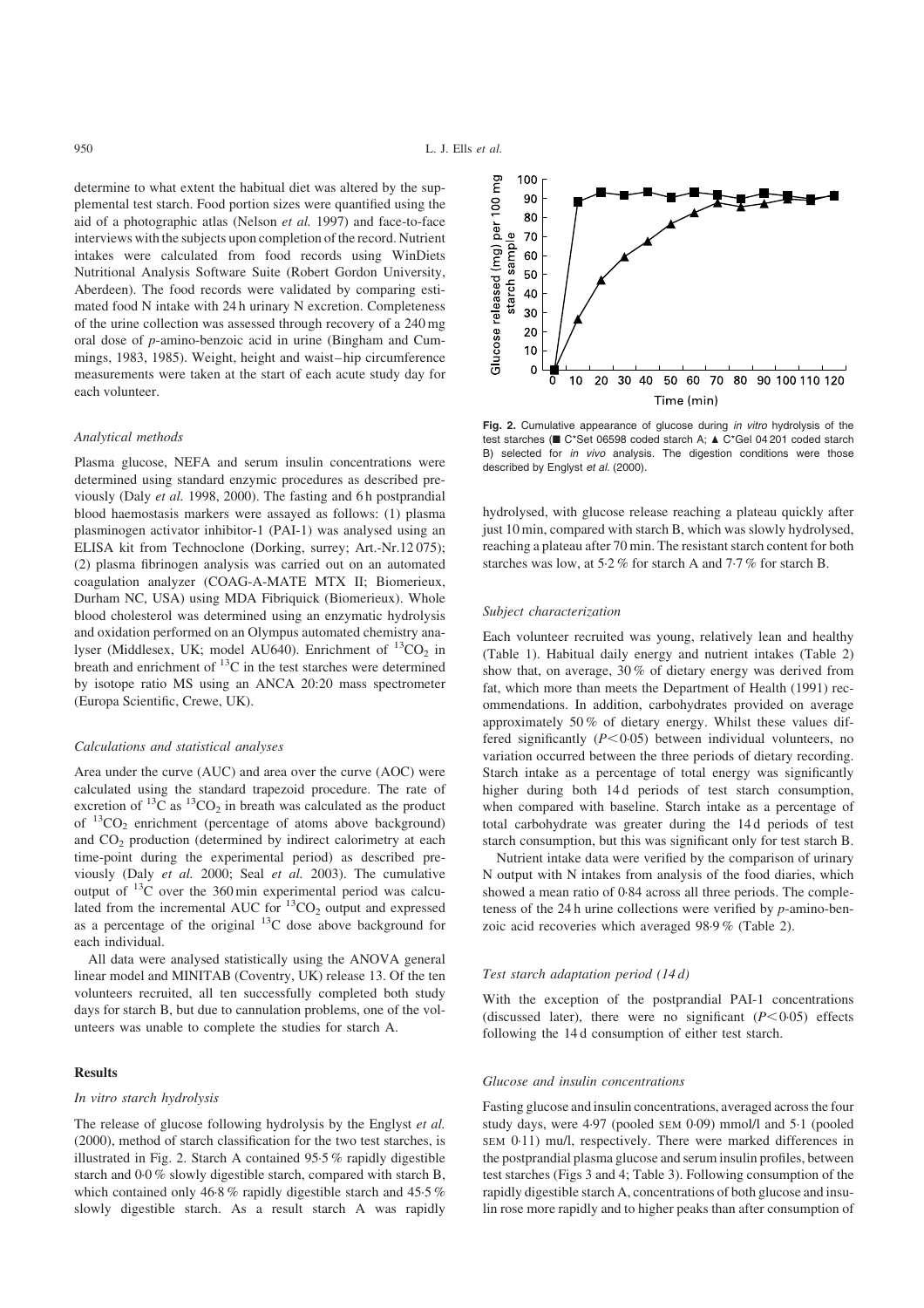<span id="page-3-0"></span>Table 1. Anthropometric characteristics and baseline fasting blood measurement for the ten female volunteers

| Measurement                                                                                                                                 | Mean                                         | SE                                              |
|---------------------------------------------------------------------------------------------------------------------------------------------|----------------------------------------------|-------------------------------------------------|
| Age<br>Waist:hip ratio<br>BMI<br>Activity level (h/week)*<br>Fasting serum cholesterol (mmol/l)<br>Fasting plasma triacylglycerols (mmol/l) | 28.0<br>0.78<br>22.9<br>13.5<br>4.57<br>0.73 | 1.70<br>0.104<br>0.70<br>6.52<br>0.145<br>0.085 |
| Fasting plasma glucose (mmol/l)                                                                                                             | 4.97                                         | 0.071                                           |

\*Activity levels were calculated after each volunteer was asked how many hours a week were spent doing mild, moderate and vigorous activities.

the slowly digestible starch B. The AUC insulin to glucose ratios demonstrated that during the first 120 min of each acute study, starch A evoked a significantly higher insulin response, when compared with the insulin response required for the same quantity of plasma glucose with starch B.<br> $^{13}C$  metabolism. Breath  $^{13}CO_2$  output ([Fig. 5\)](#page-5-0) was determined

as a measure of glucose absorption and oxidation following consumption of the test starches which were naturally enriched with  $13^1$ C.  $13^1$ CO<sub>2</sub> output was consistently higher following consumption of starch A during the first 240 min, after which output began to decline, in contrast with starch B where  ${}^{13}CO_2$  output rose to a plateau at 270 min and remained stable until the end of the study at 360 min. The peak  ${}^{13}CO_2$  output values achieved for each starch were also significantly different  $(P=0.004)$ ([Table 4](#page-5-0)), with starch A reaching a peak of  $0.0139$  mg  $^{13}$ C/min (averaged across both study days), compared with starch B which reached a peak of just  $0.0105$  mg  $13$ C/min (average across both study days). Analysis of 13C recovery showed that significantly more labelled carbon was recovered as  ${}^{13}CO$  following consumption of starch A, when compared with starch B, after both 120 and 360 min of the study  $(P=0.003$  and  $P=0.016$ , respectively).

#### Plasma NEFA and cholesterol

After the initial 15 min, plasma NEFA concentrations [\(Fig. 6](#page-5-0)) fell rapidly after consumption of both test starches. Although lower troughs were reached after consumption of starch A, compared with starch B, the net changes from baseline were not statistically significant. NEFA concentrations remained well below fasting values until 180 min after the test meals, for both starches, before rising slowly to baseline concentrations for starch B, and rising rapidly to well above fasting concentrations for starch A. These patterns of change were also reflected in the highly significant  $(P<0.001)$  differences in time spent below fasting concentrations and AOC between T0 and T120 [\(Table 5](#page-6-0)).

Fasting (T0) and end of study (T360) serum cholesterol data are shown in [Table 6](#page-6-0). Neither test starch had a significant effect on total cholesterol concentrations at either time-point. In addition, HDL:LDL ratio was also unaffected by the treatments.

#### Haemostasis factors

Plasma concentrations of fibrinogen and PAI-1 were analysed before (T0) and at the end (T360) of each acute study ([Table 6\)](#page-6-0). Fibrinogen concentrations were not affected by the consumption of either test starch and remained within a physiologically normal range throughout each acute study. For PAI-1, whilst there was no significant difference in circulating concentrations following consumption of either test starches, the 14 d period of exposure to the test starches reduced significantly postprandial PAI-1 concentrations ([Table 6](#page-6-0)). In the initial acute studies, the T360 PAI-1 values were more than double baseline values for both starches A and B. However, after 14 d consumption of either test starch, whilst there was no difference in the baseline fasting (T0) values, the increase in PAI-1 concentrations at T360 were significantly blunted (by approximately 70 %) for each treatment.

## Discussion

The results of epidemiological and experimental studies suggest that the rate and extent of dietary starch digestion can affect a range of physiological indices and modulate the risk of several common non-communicable diseases, in particular those related to insulin resistance (FAO/WHO, 1998; Mathers & Daly, 1998, 2001). In the present study two starches with contrasting digestion patterns were used to assess (1) whether the Englyst et al. (2000) method of classifying rapidly and slowly digestible starches reflects glycaemic responses in vivo; (2) differences in glycaemic, insulinaemic, lipaemic and haemostasic responses to a test meal; and (3) whether the metabolic consequences of starch

Table 2. Energy and nutrient intakes at baseline and during each of the starch supplementation periods\*

|                                         | Baseline diet (n 10) |           | Starch A $-$ 14 d diet (n<br>9) |           | Starch $B - 14d$ diet<br>(n 10) |           |                                  |                             |
|-----------------------------------------|----------------------|-----------|---------------------------------|-----------|---------------------------------|-----------|----------------------------------|-----------------------------|
|                                         | Mean                 | <b>SE</b> | Mean                            | <b>SE</b> | Mean                            | <b>SE</b> | P for inter-subject<br>variation | P inter-record<br>variation |
| Total energy (kJ/d)                     | 9018 <sup>a</sup>    | 1568      | 10 34 $6^{\circ}$               | 2173      | $9427^{\rm a}$                  | 1923      | 0.031                            | 0.14                        |
| Fat as % of total energy                | 30.7 <sup>a</sup>    | $6-8$     | 29.0 <sup>a</sup>               | 4.3       | 28.7                            | 6.3       | < 0.001                          | 0.36                        |
| Protein as % of total energy            | $13.5^a$             | $3-4$     | 11.3 <sup>a</sup>               | 4.2       | $12.5^{\rm a}$                  | 4.4       | 0.23                             | 0.45                        |
| Total carbohydrate as % of total energy | $47.1^a$             | 9.5       | $52.5^{\circ}$                  | $8-6$     | 50.4 <sup>a</sup>               | 9.8       | 0.013                            | 0.20                        |
| Starch as % of total energy             | $22.4^a$             | 4.9       | $29.4^{b}$                      | $6-6$     | $28.6^{b}$                      | 4.2       | 0.19                             | 0.008                       |
| Starch as % of total carbohydrate       | $48.5^{\rm a}$       | 11.0      | $56.0^a$                        | $8-6$     | $58.6^{b}$                      | 11.6      | 0.007                            | 0.018                       |
| Recovery of p-amino-benzoic acid (%)    | $92.6^{\rm a}$       | 8.2       | 102.7 <sup>a</sup>              | 21.7      | $101.6^a$                       | 17.9      | 0.96                             | 0.40                        |
| Urinary N/N intake                      | 0.93 <sup>a</sup>    | 0.13      | 0.73 <sup>a</sup>               | 0.19      | $0.85^{\rm a}$                  | 0.23      | 0.75                             | 0.12                        |
|                                         |                      |           |                                 |           |                                 |           |                                  |                             |

a,b Mean values within a row with unlike superscript letters were significantly different ( $P<0.05$ ).

\*For details of procedures, see p. 949.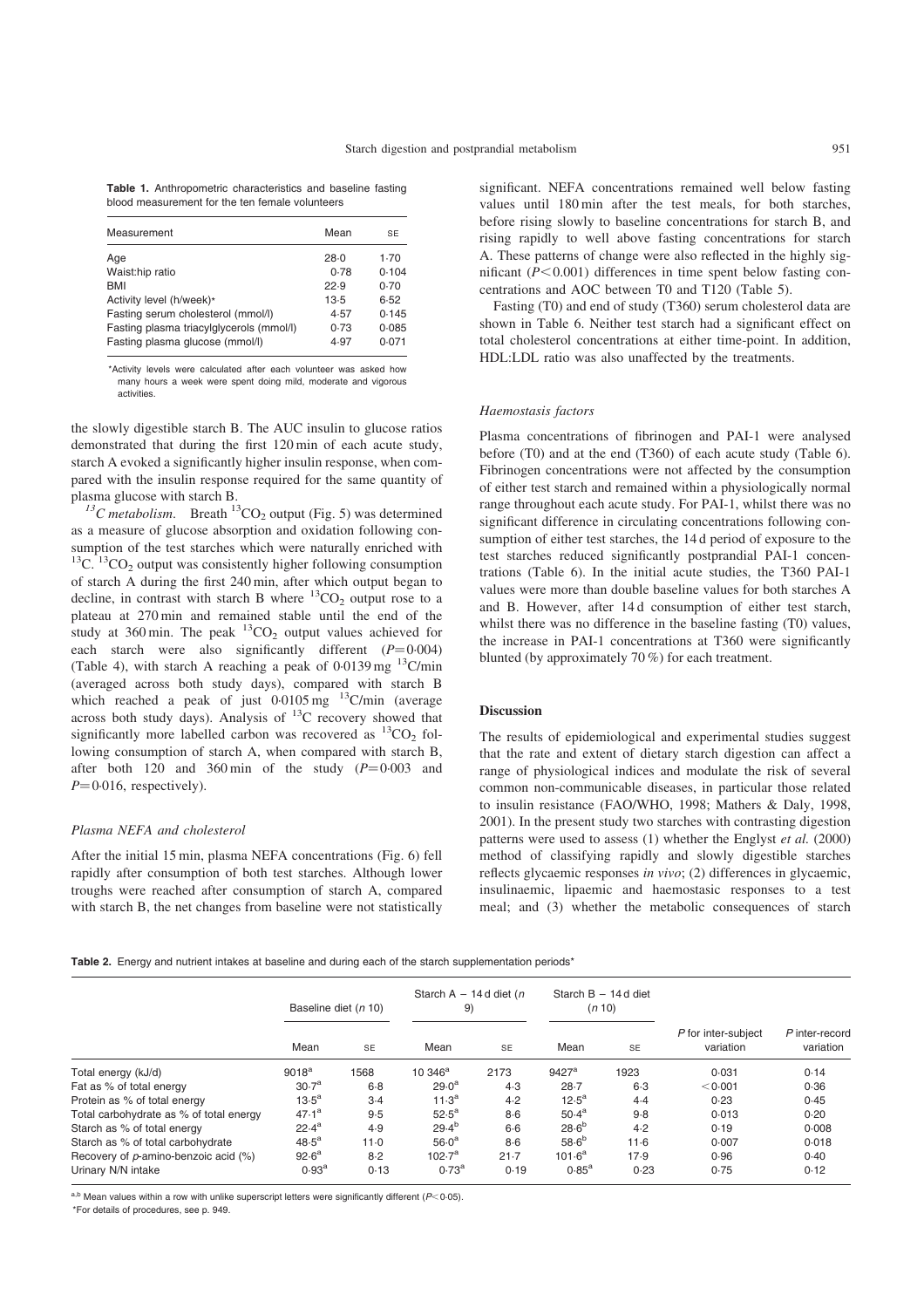<span id="page-4-0"></span>

Fig. 3. Change from baseline in plasma glucose concentrations after consumption of the rapidly digestible starch A ( $\blacksquare$  and  $\square$ , n 9) and slowly digestible starch B ( $\blacktriangle$  and  $\vartriangle$ , n 10) in the acute study (-) and following the 14 d period of exposure to the test starches (- - -). Values are means with their standard errors depicted by vertical bars. For details of procedures, see p. 949.

consumption are modulated after a 14 d period of exposure to the test starches.

To date, probably the most widely utilized method of predicting glycaemic responses to starchy foods is the GI, and a list of GI for a range of different foods was compiled by Foster-Powell & Brand-Miller (1995). However, this methodology requires the use of human volunteers and concerns have been raised over the applicability of the GI approach to complex meals (Flint et al. 2004) and different population groups. The usefulness of in vitro approaches to predict in vivo glycaemia remains unclear. Holm & Bjorck (1992) have described procedures for characterizing starch digestion in vtiro and made comparisons with in vivo metabolic responses whilst Englyst et al. (1992, 2000) provide an in vitro method for quantifying the rapidly digestible, slowly digestible and resistant starch fractions of starchy foods. Englyst et al.(1999) also suggested that rapidly available glucose, determined from the hydrolysis protocol, provides a good indicator of glycaemic response in vivo.



Fig. 4. Change from baseline in serum insulin concentration after consumption of rapidly digestible starch A ( $\blacksquare$  and  $\square$ , n 9) and slowly digestible starch B ( $\blacktriangle$  and  $\vartriangle$ , n 10) in the acute study (-) and following the 14d period of exposure to the test starches (- - -). Values are means with their standard errors depicted by vertical bars. For details of procedures, see p. 949.

The results from the present study demonstrate that the in vitro data are able to predict the glycaemic response to each test starch in the healthy female volunteers investigated. This is illustrated by a comparison of 120 min AUC ratios for starch A – starch B for glucose released following in vitro hydrolysis (1·17:1), with that for the plasma glucose response over the same time period (1·14:1).

As reported in a previous study from our group (Seal et al. 2003), starches with different rates of digestion in vitro evoke significantly different glycaemic and insulinaemic responses. This is further confirmed in the present study with the rapidly digestible starch A, resulting in more pronounced rises and falls in plasma glucose and in serum insulin concentrations, compared with the slower, more sustained responses to the slowly digestible starch B. The differences between the two test starches during the first 120 min were, however, more exaggerated for the plasma glucose response, when compared with the insulin response. This enhanced insulin response was not reported in the Seal et al. (2003) study, however the test meals in that study contained no fat. It is possible that the insulin results reported here may have been affected by the co-ingestion of fat, which has been shown to stimulate early insulin secretion (Collier *et al.* 1984, 1988). <sup>13</sup>CO<sub>2</sub> output in breath was used as an index of postprandial starch

hydrolysis and subsequent glucose absorption and oxidation, although absorbed glucose which is not stored and not oxidized within the time-frame of the study is not measured by this approach. This analysis was possible as both test starches derive from naturally enriched maize (corn), which accumulates excess  $^{13}$ C during CO<sub>2</sub> fixation in the C4 photosynthetic pathway (Taiz & Zieger, 1991). In agreement with the postprandial glycaemia data, the rate of  $13CO<sub>2</sub>$  output and  $13C$  recovery for starch A were significantly higher than for starch B. The present data are in accord with the observations of Normand et al. (1992) and Seal et al. (2003), in showing that glucose absorption and oxidation continued long after blood glucose concentrations had fallen back to fasting concentrations (for starch A) and approaching fasting concentrations for starch B. It has been suggested that the observed pattern of  $13^1$ CO<sub>2</sub> output is closely related to the pattern of glucose uptake from the gut, after the initial delay resulting from the postprandial surge of insulin, and the switch in overall metabolic oxidation from fat to glucose (Seal et al. 2003). The data from the present study, along with others (Achour *et al.* 1997; Daly *et al.* 2000; Vonk *et al.* 2000; Seal *et al.* 2003), demonstrate the utility of this <sup>13</sup>C-based approach in investigating the metabolic effects of starches with differing digestion patterns.

In accordance with findings from previous reports (Frayn, 1998; Normand et al. 2001; Seal et al. 2003), the postprandial changes in NEFA concentrations from the present study correlated inversely with the insulin responses to each test starch. The resulting slower, more sustained level of circulating NEFA in response to the slowly digestible starch B, without the rapid rise in NEFA seen towards the end of the postprandial period following consumption of the rapidly digested starch A, could prove beneficial in lowering circulating NEFA concentrations.

It is documented that insulin resistance and the resulting elevation in NEFA can alter cholesterol concentrations by increasing production of triacylglycerol-enriched VLDL particles and reducing lipoprotein lipase activity (Abate, 2000). Based on previous studies (Itoh et al. 1999; Jarvi et al. 1999), it was hypothesized that the slowly digestible starch B would reduce cholesterol concentrations when compared with the rapidly digestible starch A. However, the results from the present study show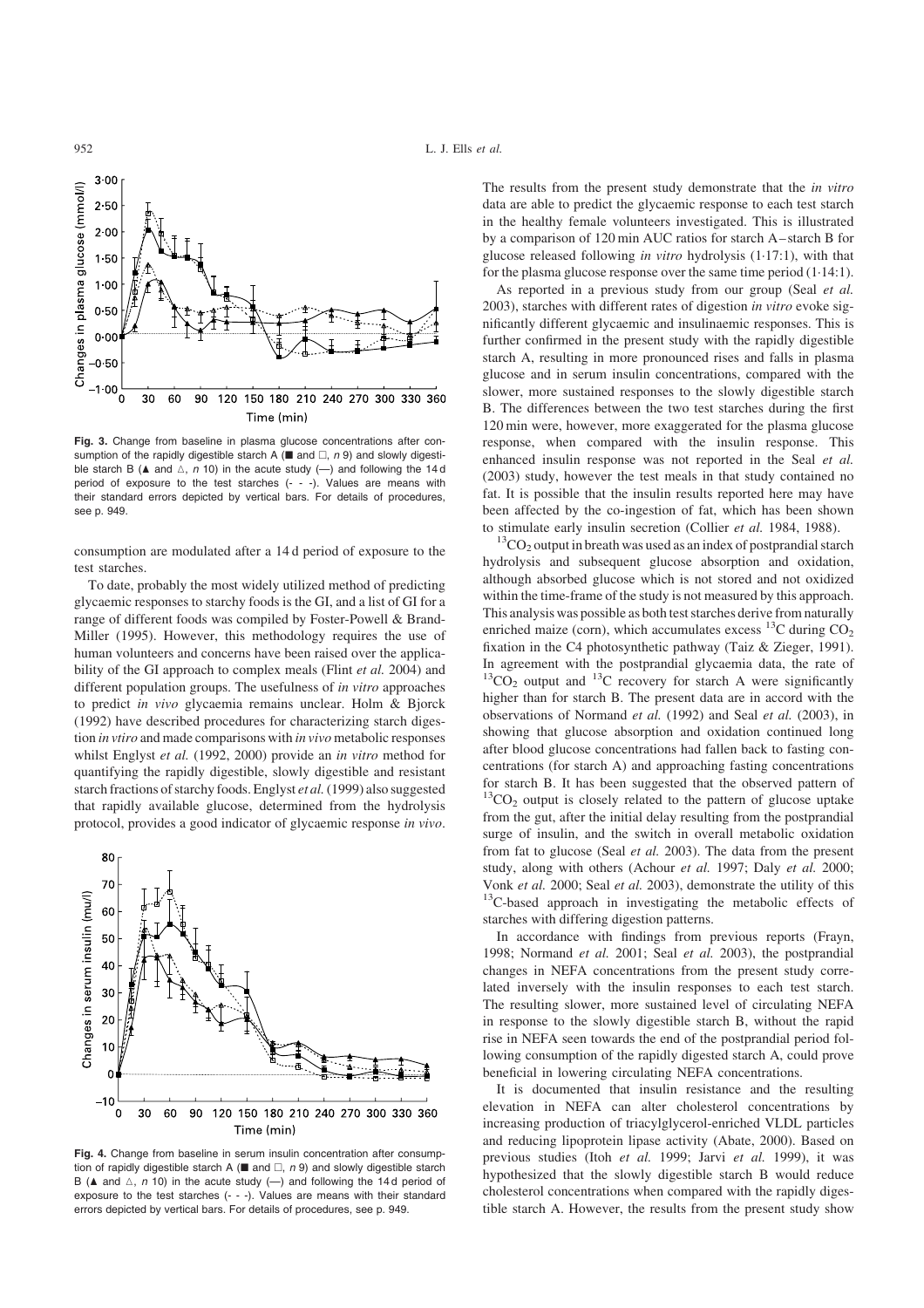| Response                              |          | Starch A |         | Starch B |            | Significance of effects $(P)$ |                 |                                                  |  |
|---------------------------------------|----------|----------|---------|----------|------------|-------------------------------|-----------------|--------------------------------------------------|--|
|                                       | Study 1  | Study 2  | Study 1 | Study 2  | Pooled SEM | Starch A v. B                 | Study 1 $v$ . 2 | (Starch A $v$ . B) $\times$<br>(Study 1 $v$ , 2) |  |
| Glucose peak value - T0 (mmol/l)      | 2.43     | 2.50     | 1.40    | 1.52     | 0.175      | < 0.001                       | 0.58            | 0.89                                             |  |
| Insulin peak value $-$ T0 ( $\mu$ /I) | $60 - 6$ | 68.5     | 57.0    | 56.9     | 4.60       | 0.11                          | 0.40            | 0.38                                             |  |
| AUC insulin $(\mu/l)$ to glucose      | 7.08     | 7.99     | 6.13    | 6.90     | 0.439      | 0.029                         | 0.06            | 0.88                                             |  |

<span id="page-5-0"></span>

| Table 3. Derived parameters of plasma glucose and insulin responses for subjects following consumption of the test starches* |  |  |  |  |  |  |  |  |  |
|------------------------------------------------------------------------------------------------------------------------------|--|--|--|--|--|--|--|--|--|
|------------------------------------------------------------------------------------------------------------------------------|--|--|--|--|--|--|--|--|--|

AUC, area under the curve.

(mmol/l) ratio from T0 to T120

\*Study 1 is the initial acute study; study 2 is the second acute study following the 14 d test starch supplementation period. For details of procedures, see p. 000.



Fig. 5. Change from baseline in breath  ${}^{13}$ C output after consumption of rapidly digestible starch A ( $\blacksquare$  and  $\square$ , n 9) and slowly digestible starch B ( $\blacktriangle$  and  $\triangle$ , n 10) in the acute study (-) and following the 14 d period of adaptation (- - -). Values are means with their standard errors depicted by vertical bars. For details of procedures, see p. 949.

that there were no differences between two test starches in either total cholesterol concentrations or HDL:LDL ratio, both during acute starch administration and following 14 d adaptation to the test starches. The present finding may suggest that the young, relatively lean female participants had good insulin sensitivity.

Raised concentrations of fibrinogen and PAI-1 have been linked mechanistically with insulinaemia and CHD development (Bastard et al. 2000; Raynaud et al. 2000; Kohler, 2002). Although Rauramaa et al. (1994) demonstrated a strong inverse correlation between starch intake and fibrinogen levels in older men, neither test starch altered fibrinogen concentrations in the healthy female volunteers that participated in the present study. This result is perhaps unsurprising, since Raynaud et al. (2000) reported a highly significant correlation between fibrinogen and insulin sensitivity, and the volunteers in the present study may



Fig. 6. Change from baseline in plasma NEFA concentrations after consumption of rapidly digestible starch A ( $\blacksquare$  and  $\square$ , n 9) and slowly digestible starch B ( $\blacktriangle$  and  $\vartriangle$ , n 10) in the acute study (-) and following the 14d period of adaptation (- - -). Values are means with their standard errors depicted by vertical bars. For details of procedures, see p. 949.

have been relatively insulin-sensitive. Further investigation in insulin-resistant and/or diabetic individuals is warranted.

When PAI-1 concentrations are raised, fibrinolytic activity is depressed and there is a subsequent increase in the risk of thrombosis. In the present study, PAI-1 concentrations in the initial acute study for both test starches more than doubled over the postprandial period, when compared with baseline concentrations. Carroll & Schade (2003) also reported a postprandial rise in PAI-1, which tripled from baseline concentrations to 4 h after a high-fat (70 g) meal served to type 2 diabetic participants. The higher fat content of the Carroll study meal may explain the more pronounced rise in postprandial PAI-1 concentrations. However, this theory is contradicted by Sanders et al. (2004), who reported a postprandial decrease in PAI-1 concentrations, irrespective of the fat content of the test meal consumed by the non-diabetic, male participants. One possible explanation of

Table 4. <sup>13</sup>C recovery in breath carbon dioxide of subjects following consumption of the test starch meal\*

| Response                                         |         | Starch A |         | Starch B |            | Significance of effects $(P)$ |                   |                                               |  |
|--------------------------------------------------|---------|----------|---------|----------|------------|-------------------------------|-------------------|-----------------------------------------------|--|
|                                                  | Study 1 | Study 2  | Study 1 | Study 2  | Pooled SEM | Starch A v. B                 | Study 1 $\nu$ . 2 | (Starch A $v$ . B) $\times$<br>(Study 1 v. 2) |  |
| Peak $^{13}$ C value ( $\mu$ g above background) | 0.0138  | 0.0140   | 0.0124  | 0.0087   | 0.00030    | 0.004                         | 0.14              | 0.11                                          |  |
| $13^{\circ}$ C recovery after 120 min (%)        | 10.0    | $11-5$   | 7.4     | 6.9      | 0.36       | 0.003                         | 0.65              | 0.34                                          |  |
| $13^{\circ}$ C recovery after 360 min (%)        | 54.1    | 56.2     | 48.2    | 42.6     | 4.83       | 0.016                         | 0.63              | 0.31                                          |  |

\*Study 1 is the initial acute study; study 2 is the second acute study following the 14 d test starch supplementation period. For details of procedures, see p. 949.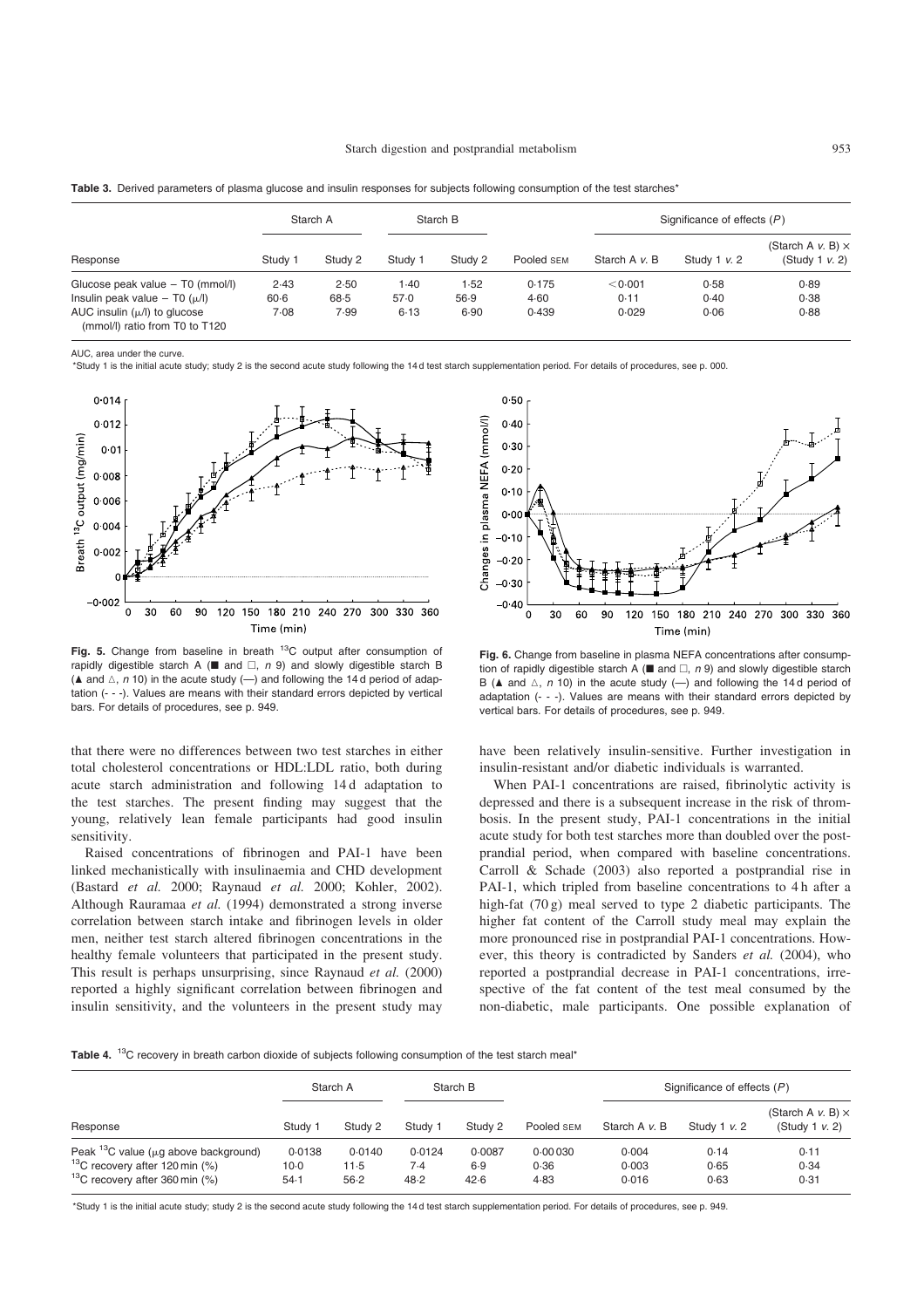<span id="page-6-0"></span>954  $L$  J. Ells *et al.* 

|                                        |           | Starch A  |           | Starch B  |               | Significance of effects $(P)$ |              |                                         |  |
|----------------------------------------|-----------|-----------|-----------|-----------|---------------|-------------------------------|--------------|-----------------------------------------|--|
| Response (mmol/ $\vert \times$ min)    | Study 1   | Study 2   | Study 1   | Study 2   | Pooled SEM    | Starch A v. B                 | Study 1 v. 2 | (Starch A v. B) $\times$ (Study 1 v. 2) |  |
| Time below fasting<br>AOC (T0 to T120) | 236<br>64 | 198<br>69 | 290<br>36 | 284<br>34 | 15.6<br>$5-2$ | < 0.001<br>< 0.001            | 0.17<br>0.73 | 0.31<br>0.49                            |  |

Table 5. Derived parameters of plasma NEFA responses following ingestion of the starch test meal\*

AOC, area over the curve.

\*Study 1 is the initial acute study; study 2 is the second acute study following the 14 d test starch supplementation period. For details of procedures, see p. 949.

Table 6. Fasting (T0) and 6 h (T360) postprandial values for total cholesterol, HDL:LDL ratio, fibrinogen and plasminogen activator inhibitor-1 (PAI-1)\*

|                                   |         | Starch A | Starch B |         |            | Significance of effects $(P)$ |                 |                                         |  |
|-----------------------------------|---------|----------|----------|---------|------------|-------------------------------|-----------------|-----------------------------------------|--|
| Response                          | Study 1 | Study 2  | Study 1  | Study 2 | Pooled SEM | Starch A v. B                 | Study 1 $v$ . 2 | (Starch A v. B) $\times$ (Study 1 v. 2) |  |
| Total cholesterol - T0 (mmol/l)   | 4.48    | 4.60     | 4.69     | 4.66    | 0.125      | 0.28                          | 0.72            | 0.55                                    |  |
| Total cholesterol - T360 (mmol/l) | 4.35    | 4.37     | 4.46     | 4.37    | 0.127      | 0.64                          | 0.80            | 0.67                                    |  |
| HDL:LDL ratio -T0 (mmol/l)        | 0.73    | 0.69     | 0.72     | 0.80    | 0.009      | 0.58                          | 0.81            | 0.54                                    |  |
| HDL:LDL ratio - T360 (mmol/l)     | 0.20    | 0.51     | 0.18     | 0.29    | 0.067      | 0.51                          | 0.24            | 0.59                                    |  |
| T0 fibrinogen (g/l)               | 2.5     | 2.3      | 2.5      | 2.4     | 0.10       | 0.49                          | 0.18            | 0.57                                    |  |
| T360 fibrinogen (g/l)             | 2.2     | 2.2      | 2.2      | 2.1     | 0.06       | 0.62                          | 0.52            | 0.90                                    |  |
| T0 PAI-1 $(nq/ml)$                | 32.5    | 41.1     | 29.9     | 31.8    | 4.20       | 0.17                          | 0.21            | 0.42                                    |  |
| T360 PAI-1 (ng/ml)                | 77.2    | 55.6     | 61.7     | 41.3    | 9.16       | 0.11                          | 0.022           | 0.95                                    |  |

\*Study 1 is the initial acute study; study 2 is the second acute study following the 14 d test starch supplementation period. For details of procedures, see p. 949.

these contrasting findings is physical activity levels, which are known to correlate inversely with PAI-1 concentrations (Rankinen et al. 1995; Ivey et al. 2003). The participants of both the present and the Carroll study were rested in hospital throughout the postprandial sampling period, whilst the participants in the study by Sanders et al. (2004) were permitted to return to home or work between sampling. It is therefore likely that the activity levels were higher in the Sanders study, which may have reduced the postprandial PAI-1 concentrations.

A novel observation, previously unreported, is the significant blunting of the observed postprandial rise in PAI-1 concentrations after 14 d of regular test starch consumption, irrespective of the test starch consumed. The design of the present study makes it impossible to determine whether it was increased starch consumption and/or the compensatory decrease in other dietary carbohydrates per se which reduced postprandial PAI-1 concentrations, and the observation warrants further investigation.

During the present study, each metabolic parameter was examined before and after a 14 d period of daily test starch consumption, to establish whether habituation to the test starch influenced the metabolic outcomes. However, PAI-1 concentration was the only variable influenced by the regular test starch consumption. Since intestinal and pancreatic enzyme activities are known to respond to changes in dietary composition, it was hypothesized that metabolic 'adaptation' may result in a significant difference in the subsequent glycaemic and insulinaemic responses to each of the test starches. Previous studies have indeed suggested that increased starch intake over time stimulates specific amylase activity (Corring, 1980; Flores et al. 1988) and increases the rate of intestinal glucose transport (Ferraris et al. 2001). The results from the present study, however, suggest that after the daily consumption of 75 g of either test starch over 14 d, neither fasting nor postprandial glycaemia, insulinaemia, NEFA, cholesterol or fibrinogen were altered significantly.

In conclusion, the results from the present study show that starches with contrasting hydrolysis characteristics in vitro have

correspondingly different postprandial glycaemic and insulinaemic responses in healthy young female volunteers. The present findings suggest that consumption of slowly digestible starches could improve glycaemic control and lower postprandial NEFA concentrations, which could contribute to prevention and treatment of diabetes and complications of the metabolic syndrome. An increase in starch consumption *per se* may also reduce postprandial PAI-1 concentrations, thus reducing a potential risk factor implicated in the metabolic syndrome.

#### Acknowledgements

Louisa Ells held a BBSRC industrial CASE studentship. The test starches were kindly provided by Cerestar. Cannulation and blood sampling was performed by nurses Jean Gerrard and Julie Stannard. Cholesterol analysis was carried out by the Clinical Biochemistry Department at the Royal Victoria Infirmary, Newcastle upon Tyne and the haemostatsis analyses were carried out by the Haematology Department at the Freeman Hospital, Newcastle upon Tyne.

#### References

- Abate N (2000) Obesity and cardiovascular disease. Pathogenetic role of the metabolic syndrome and therapeutic implications. J Diabet Comp  $14$ ,  $154 - 174$ .
- Achour L, Flouie B, Briet F, et al. (1997) Metabolic effects of digestible and partially indigestible cornstarch: a study in the absorptive and postabsorptive periods in healthy humans. Am J Clin Nutr 66, 1151–1159.
- Argiles JM & Lopez-Soriano FJ (2001) Insulin and cancer (review). Int J Oncol 18, 683–687.
- Bastard JP, Pieroni L & Hainque B (2000) Relationship between plasma Plasminogen activator inhibitor 1 and insulin resistance. Diabetes Metab Res Rev 16, 192–201.